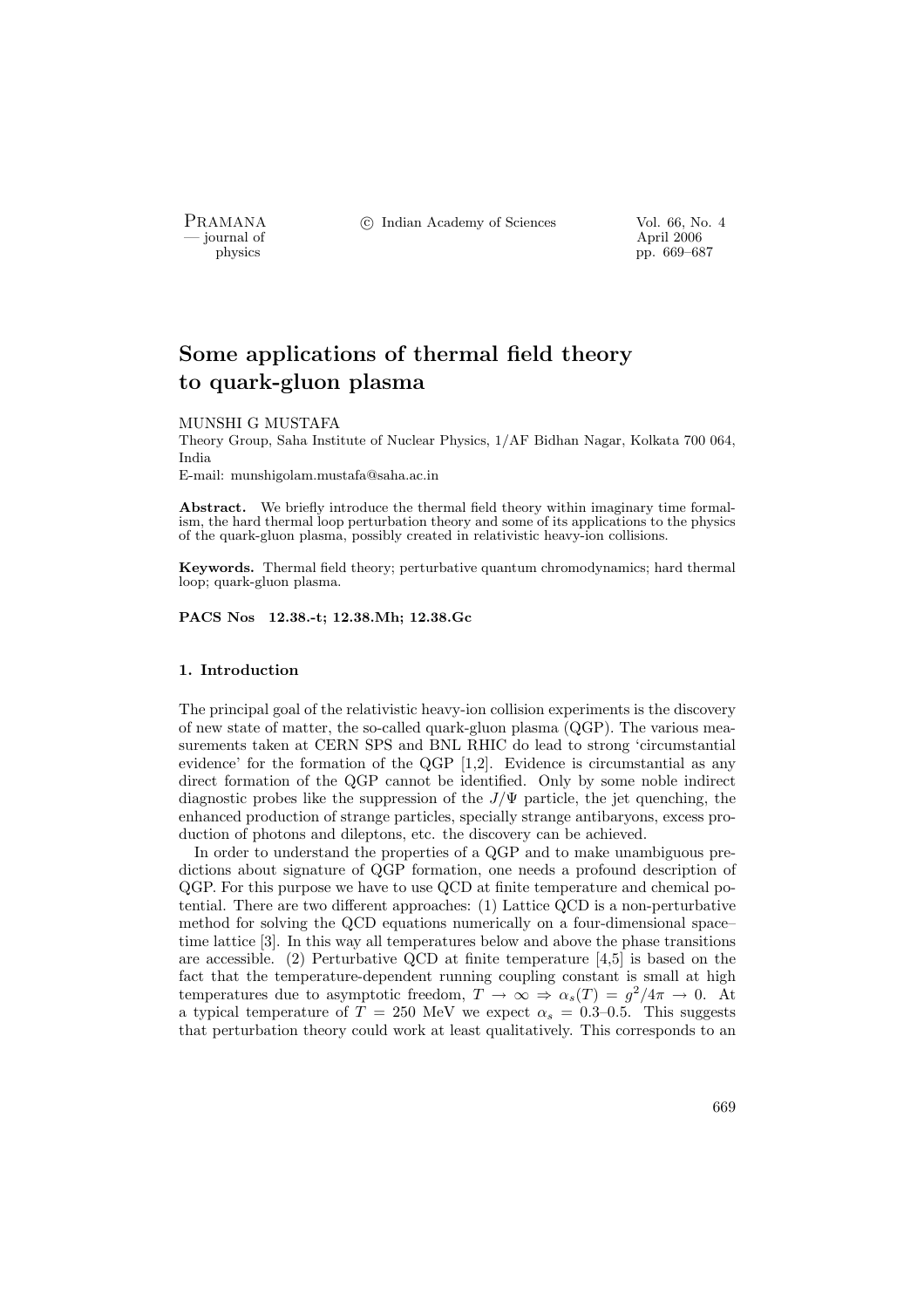expansion in  $\alpha_s$ , which can be performed conveniently by using Feynman diagrams for partonic scatterings.

# 2. Thermal field theory

Thermal field theory is a combination of three basic branches of modern physics, viz., quantum mechanics, theory of relativity and statistical physics. Our aim is to derive Feynman diagrams and rules at  $T > 0$  ( $\mu \neq 0$ ). We start by repeating some of the basic facts in equilibrium statistical mechanics. The statistical behaviour of a quantum system, in thermal equilibrium, is studied through an appropriate ensemble and is defined as

$$
\rho(\beta) = e^{-\beta \mathcal{H}},\tag{1}
$$

where  $\beta = 1/T$  (the Boltzmann constant  $k_B \equiv 1$ ) and H is the appropriate Hamiltonian for a given choice of ensemble. Given the density matrix, the finite temperature behaviour of any theory is specified by the partition function

$$
\mathcal{Z}(\beta) = \text{Tr}\,\rho(\beta) = \text{Tr}\,\mathrm{e}^{-\beta\mathcal{H}}.\tag{2}
$$

The thermal expectation value of any physical observable can be written as

$$
\langle A \rangle_{\beta} = \mathcal{Z}^{-1}(\beta) \text{Tr} \left[ \rho(\beta) A \right] = \mathcal{Z}^{-1}(\beta) \text{Tr} \left[ e^{-\beta \mathcal{H}} A \right], \tag{3}
$$

and that of correlation function of any two observables is given as

$$
\langle A\mathcal{B}\rangle_{\beta} = \mathcal{Z}^{-1}(\beta) \text{Tr} \left[\rho(\beta) A\mathcal{B}\right] = \mathcal{Z}^{-1}(\beta) \text{Tr} \left[e^{-\beta \mathcal{H}} A\mathcal{B}\right]. \tag{4}
$$

For a given Schrödinger operator, A, the Heisenberg operator,  $A_H(t)$  can be written as

$$
\mathcal{A}_{\mathrm{H}}(t) = e^{i\mathcal{H}t} \mathcal{A} e^{-i\mathcal{H}t}.\tag{5}
$$

The thermal correlation function of the two operators can also be written as

$$
\langle \mathcal{A}_{H}(t)\mathcal{B}_{H}(t')\rangle_{\beta} = \mathcal{Z}^{-1}(\beta) \text{Tr} \left[e^{-\beta \mathcal{H}} \mathcal{A}_{H}(t) \mathcal{B}_{H}(t')\right]
$$

$$
= \langle \mathcal{B}_{H}(t') \mathcal{A}_{H}(t + i\beta)\rangle_{\beta}, \tag{6}
$$

which holds irrespective of Grassmann parities of the operators. Equation (6) is known as the Kubo–Martin–Schwinger (KMS) relations and will lead to (anti)periodicity in various two-point functions at finite temperature.

We would like to note that in  $(2)$  'Tr' indicates the sum over expectation values in all possible states in the Hilbert space and there is an infinite number of such basis in quantum field theory [6,7]. The partition function of a statistical system cannot be computed exactly even if one makes a perturbative expansion into a power series in coupling constant,  $g$ . The Matsubara formalism, also known as the imaginary time formalism, provides a diagrammatic way of computing the partition function and other relevant physical quantities perturbatively.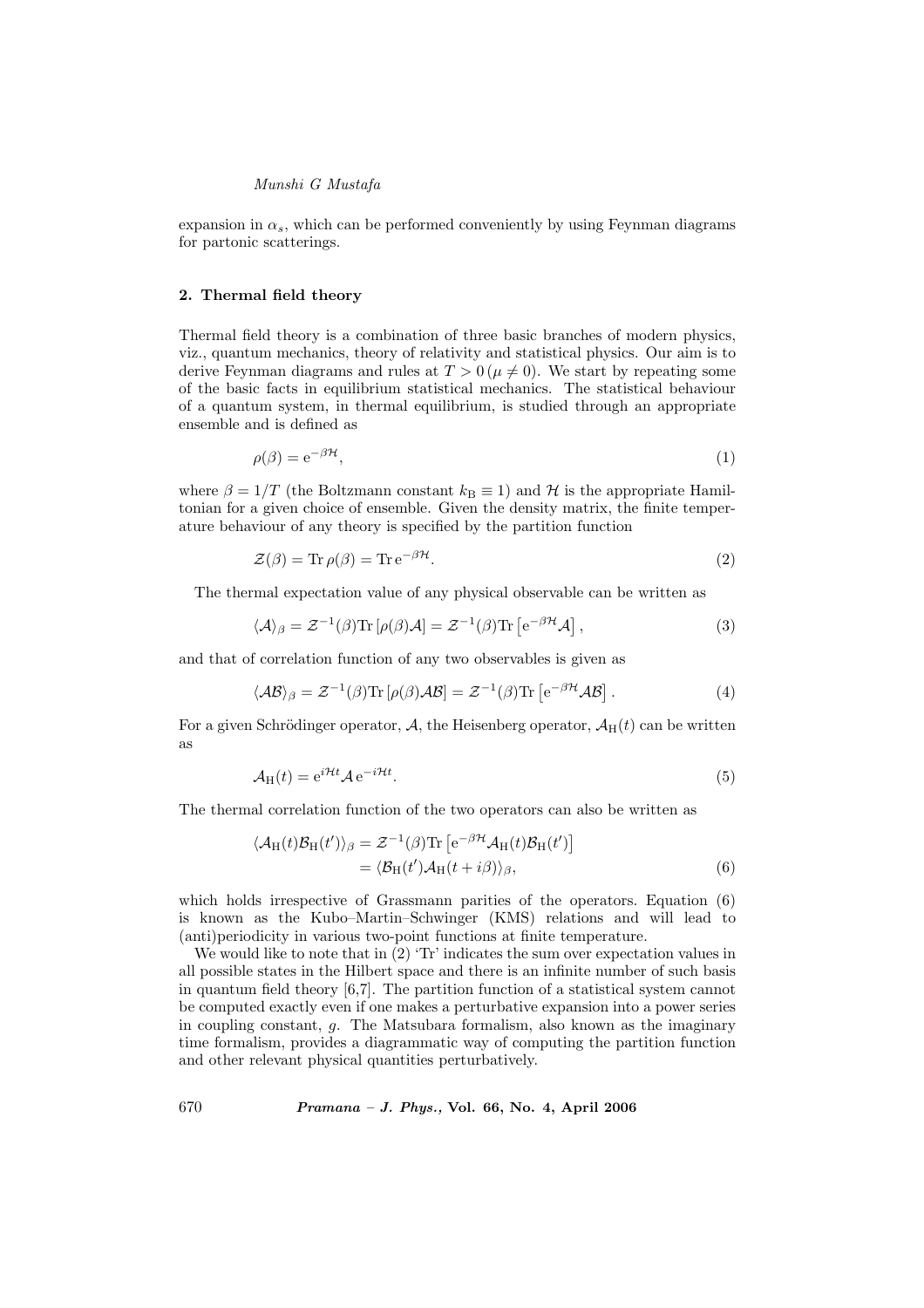## 2.1 Matsubara formalism

The Hamiltonian of a system can be decomposed as

$$
\mathcal{H} = \mathcal{H}_0 + \mathcal{H}',\tag{7}
$$

where  $\mathcal{H}_0$  and  $\mathcal{H}'$  are the free and interaction parts, respectively. The density matrix in (1) becomes

$$
\rho(\beta) = \rho_0(\beta)S(\beta) \quad \text{with} \quad \rho_0(\beta) \equiv e^{-\beta \mathcal{H}_0}; \quad S(\beta) = e^{\beta \mathcal{H}_0} e^{-\beta \mathcal{H}}.
$$
 (8)

The density matrix can have evolution equation with  $0 \leq \tau \leq \beta$ :

$$
\frac{\partial \rho_0(\tau)}{\partial \tau} = -\mathcal{H}_0 \rho_0(\tau) \quad \text{and} \quad \frac{\partial \rho(\tau)}{\partial \tau} = -\mathcal{H} \rho(\tau) = -\left(\mathcal{H}_0 + \mathcal{H}'\right) \rho(\tau). \tag{9}
$$

Now  $\mathcal{S}(\tau)$  satisfies the evolution equation, following (8) and (9), as

$$
\frac{\partial S(\tau)}{\partial \tau} = \frac{\partial \rho_0^{-1}(\tau)}{\partial \tau} \rho(\tau) + \rho_0^{-1} \frac{\partial \rho(\tau)}{\partial \tau} = -\mathcal{H}'_I(\tau) S(\tau),\tag{10}
$$

with  $\mathcal{H}'_I(\tau) = \rho_0^{-1}(\tau)\mathcal{H}'\rho_0(\tau) = e^{\tau\mathcal{H}_0}\mathcal{H}'e^{-\tau\mathcal{H}_0}$  in a modified interaction picture which is similar to *zero-temperature field theory*. Note that for a real  $\tau$  such transformation may not be necessarily unitary but for *imaginary* values of  $\tau = it$  it will be so. This makes Matsubara formalism an imaginary time formalism. Note that under such rotation to imaginary time the field remains *hermitian* with the appropriate definition of hermiticity for complex coordinates [6], viz.,  $\phi^{\dagger}(z) = \phi(z^*)$ . Integrating (10) one can obtain [6]

$$
S(\beta) = T_{\tau} \left( e^{-\int_0^{\beta} d\tau \mathcal{H}'_I(\tau)} \right), \qquad (11)
$$

where  $T_{\tau}$  is the ordering of  $\tau$  variable. The following points are to be noted: (1) Equation  $(11)$  resembles the S-matrix in zero-temperature field theory with the exception that the time integration now becomes finite. (2) Now one can expand the exponential in (11) into a power series of the coupling constant and each term would then correspond to a Feynman diagram. (3) In this formalism Wick's theorem can easily be generalized to finite temperature.

#### 2.2 Matsubara frequency

The two-point Green's function can be defined in Heisenberg picture as

$$
\mathcal{G}_{\beta}(\tau,\tau') = \langle T_{\tau}(\phi_{H}(\tau)\phi_{H}^{\dagger}(\tau'))\rangle_{\beta}
$$
  
=  $\mathcal{Z}^{-1}(\beta)\text{Tr}e^{-\beta\mathcal{H}}T_{\tau}(\phi_{H}(\tau)\phi_{H}^{\dagger}(\tau'))$ , (12)

where  $\phi$  is a complex field and the  $\tau$  ordering is defined as

Pramana – J. Phys., Vol. 66, No. 4, April 2006

\n
$$
671
$$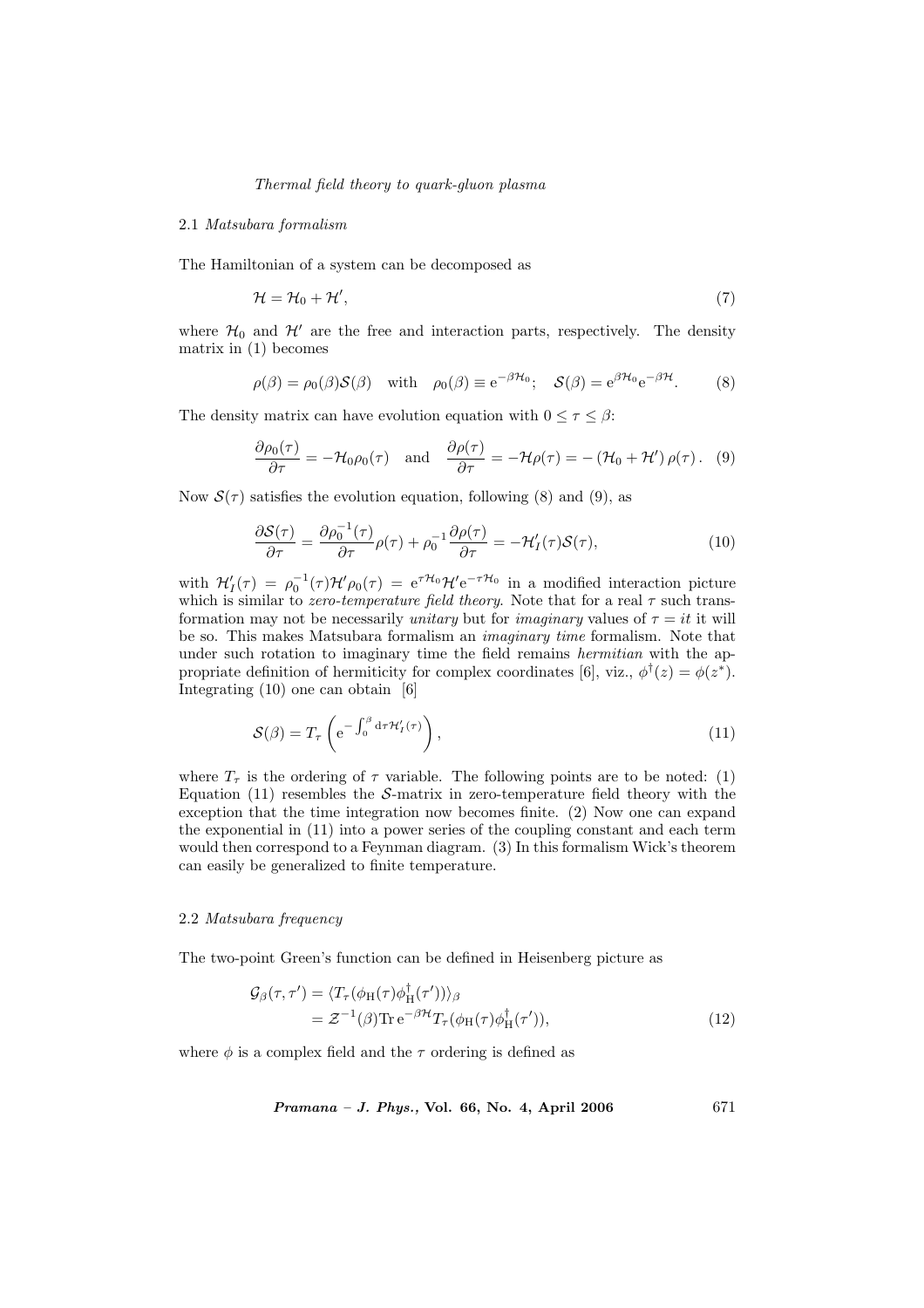$$
T_{\tau}(\phi_H(\tau)\phi_H^{\dagger}(\tau')) = \theta(\tau - \tau')\phi_H(\tau)\phi_H^{\dagger}(\tau') \mp \theta(\tau' - \tau)\phi_H^{\dagger}(\tau')\phi_H(\tau), \quad (13)
$$

where negative sign in the second term is for fermionic field as the  $\tau$  ordering is sensitive to the Grassmann parity of the fields. The spatial dependence and spinorial indices are omitted for the time being as they are similar to the zerotemperature field theory.

Exploiting the cyclicity properties of the trace and (13), one can show that for  $\tau > 0$  (12) satisfies (anti)periodic conditions

$$
\mathcal{G}(0,\tau) = \pm \langle \phi_H^{\dagger}(\tau)\phi_H(0) \rangle_{\beta} = \pm \mathcal{G}_{\beta}(\beta,\tau), \qquad (14)
$$

for (fermion)boson which restrict the time in finite interval  $[0, \beta]$ . Equation (14) is equivalent to KMS relation defined in (6) with a suitable rotation to imaginary times.

The Fourier transform of two-point functions would involve the discrete frequencies as defined in finite time interval and in general can be written as

$$
\mathcal{G}_{\beta}(\tau) = \frac{1}{\beta} \sum_{n} e^{-i\omega_n \tau} \mathcal{G}_{\beta}(\omega_n), \tag{15}
$$

$$
\mathcal{G}_{\beta}(\omega_n) = \frac{1}{2} \int_{-\beta}^{\beta} d\tau e^{i\omega_n \tau} \mathcal{G}_{\beta}(\tau), \qquad (16)
$$

where  $\omega_n = n\pi/\beta$  with  $n = 0, \pm 1, \pm 2, \ldots$  The (anti)periodicity conditions in (14) restrict (16) as

$$
\mathcal{G}_{\beta}(\omega_n) = \frac{1}{2} \int_{-\beta}^{0} d\tau e^{i\omega_n \tau} \mathcal{G}_{\beta}(\tau) + \frac{1}{2} \int_{0}^{\beta} d\tau e^{i\omega_n \tau} \mathcal{G}_{\beta}(\tau)
$$

$$
= \frac{1}{2} \left( 1 \mp (-1)^n \right) \int_{0}^{\beta} d\tau e^{i\omega_n \tau} \mathcal{G}_{\beta}(\tau), \tag{17}
$$

yielding discrete frequencies

$$
\omega_n = \begin{cases} 2n\pi T & \text{for bosons} \\ (2n+1)\pi T & \text{for fermions} \end{cases}
$$
,

also known as Matsubara frequencies.

Two important consequences of imaginary time formalism are: (1) The time  $\tau$  is restricted to the finite interval  $[0, \beta]$  due to (anti)periodic conditions for (fermion)boson. (2) The finite time interval changes the integral over the time component of momentum at zero temperature to a Fourier series over Matsubara frequencies.

# 2.3 Propagator for any theory

Since the spatial dependencies of two-point functions are continuous like zerotemperature field theory, putting all the coordinates together one can write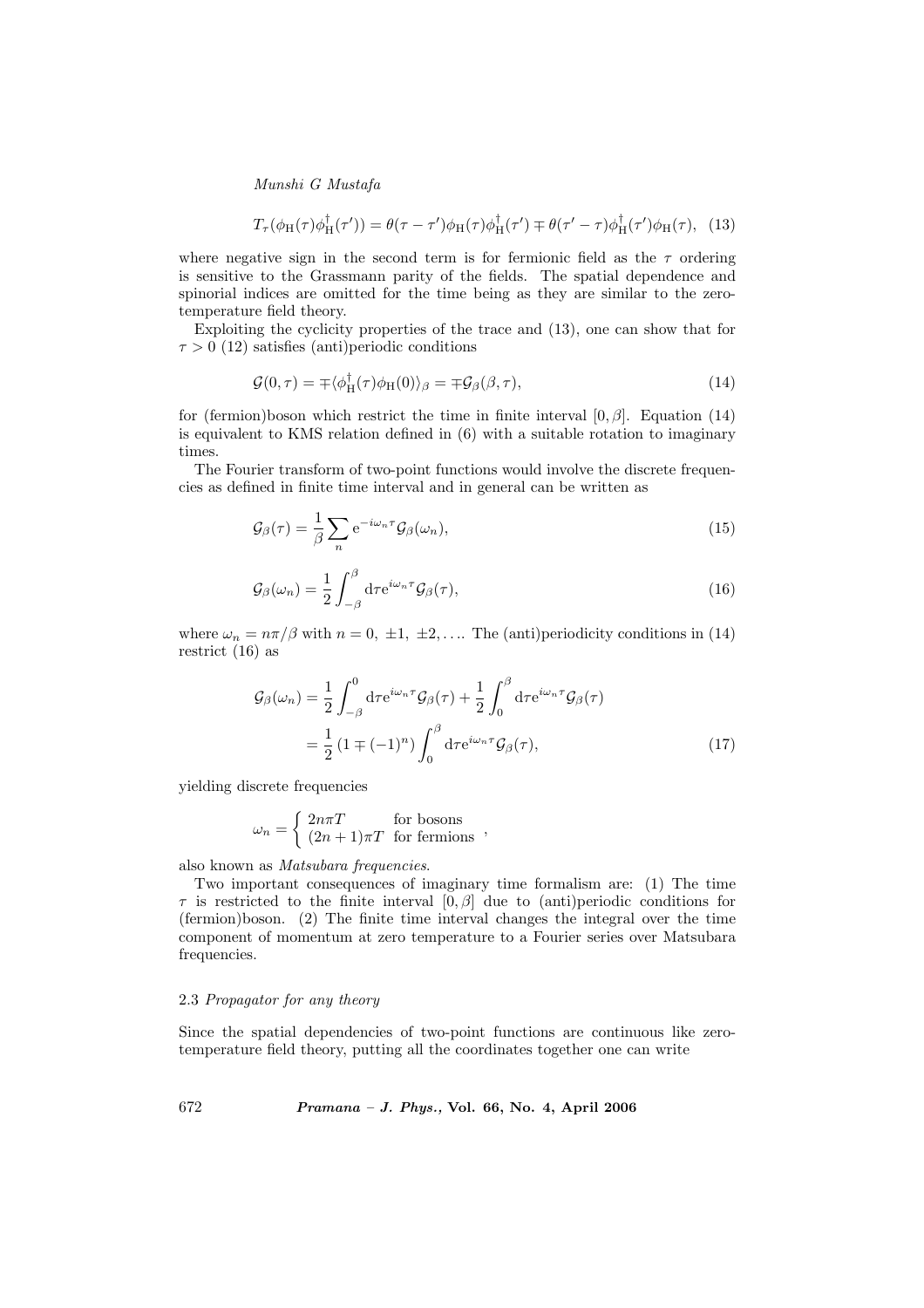$$
\mathcal{G}_{\beta}(\vec{x},\tau) = \frac{1}{\beta} \sum_{n} \int \frac{\mathrm{d}^{3}k}{(2\pi)^{3}} e^{-i(\omega_{n}\tau - \vec{k}\cdot\vec{x})} \mathcal{G}_{\beta}(\vec{k},\omega_{n}), \qquad (18)
$$

$$
\mathcal{G}_{\beta}(\vec{k}, \omega_n) = \int_0^{\beta} d\tau \int d^3x e^{i(\omega_n \tau - \vec{k} \cdot \vec{x})} \mathcal{G}_{\beta}(\vec{x}, \tau). \tag{19}
$$

The zero-temperature Green's function satisfies the bosonic Klein–Gordon equation as

$$
(\partial_{\mu}\partial^{\mu} + m^2)\mathcal{G}(x) = \delta^4(x),\tag{20}
$$

with the choice of metric in Minkowski space being  $(+, -, -, -)$ . While rotating to the imaginary time  $(t \to -i\tau \Rightarrow \mathcal{G} \to -\mathcal{G}_{\beta})$  the finite temperature Green's function satisfies the equation

$$
\left(\frac{\partial^2}{\partial \tau^2} + \nabla^2 - m^2\right) \mathcal{G}_{\beta}(\vec{x}, \tau) = -\delta^3(\vec{x}) \delta(\tau). \tag{21}
$$

On substituting (18) in (21), the momentum space propagator is obtained as

$$
\mathcal{G}_{\beta}(\vec{k},\omega_n) = \frac{1}{\omega_n^2 + \vec{k}^2 + m^2}.\tag{22}
$$

Now substituting (22) in (18) and performing the frequency sum [5], one can obtain

$$
\mathcal{G}_{\beta}(\vec{x},\tau) = \int \frac{\mathrm{d}^3 k}{(2\pi)^3} \frac{\mathrm{e}^{\vec{k}\cdot\vec{x}}}{2\omega_k} \left[ (1 + n_\mathrm{B}(\omega_k)) \,\mathrm{e}^{-\omega_k \tau} + n_\mathrm{B}(\omega_k) \mathrm{e}^{\omega_k \tau} \right],\tag{23}
$$

where  $\omega_k =$ √  $\overline{k^2 + m^2}$  and  $n_B(\omega_k) = (e^{\beta \omega_k} - 1)^{-1}$  is the distribution function for boson. Now putting  $\tau = it$  and  $n_B(\omega_k) = 0$ , one can recover the zero-temperature two-point Green's function for this case. Similarly, one can also obtain two-point Green's function for fermion from Dirac equation.

# 2.4 Feynman rules for finite temperature field theory

- 1. Replace  $T = 0$  propagator by  $T \neq 0$  propagator as obtained which carry T dependence through Matsubara frequency.
- 2. The vertex is same as in the  $T = 0$  case.
- 2. The vertex is same as in the  $T = 0$  case.<br>3. Replace loop integrals by  $\int d^4K/(2\pi)^4 \rightarrow T \sum$ n R  $d^3k/(2\pi)^3$ .
- 4. Symmetry factors are same as in the  $T = 0$  case.

#### 3. Hard thermal loop (HTL) approximation

Restricting only to bare propagators and vertices, perturbative QCD can lead to serious problems, i.e., infrared divergent and gauge-dependent results for physical quantities, e.g., in the case of the damping rate of a long wave and in collective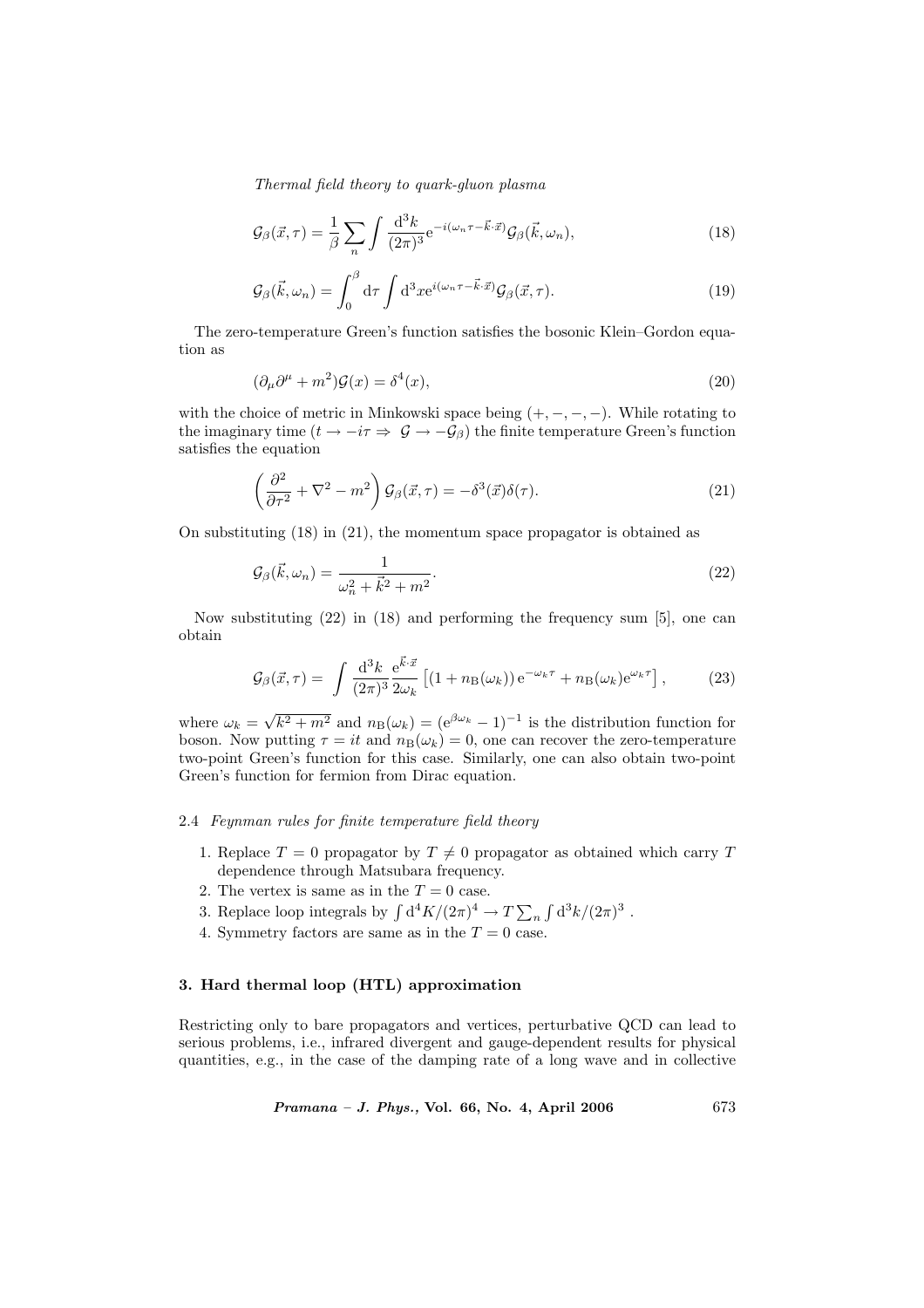gluon mode in the QGP. The sign and magnitude of the gluon damping rate was found to be strongly gauge-dependent [8,9]. The reason for such a behaviour is the fact that bare perturbative QCD at finite temperature is incomplete, i.e., higherorder diagrams missing in bare perturbation theory can contribute to lower order in the coupling constant. In order to overcome these problems, the HTL resummation technique, an improved perturbation theory, has been suggested by Braaten and Pisarski [10] and also by Frenkel and Taylor [11], in which these diagrams can be taken into account by resummation. The starting point is the separation of scales in the weak coupling limit,  $q \ll 1$ , since there are two momentum scales in a plasma of massless particles: (i) hard, where the momentum  $\sim$  temperature, T and (ii) soft, where the momentum  $\sim$  thermal mass ( $\sim$ gT, g  $\ll$  1).

# 3.1 HTL perturbation theory (HTLpt)

The HTL resummation technique allows a systematic gauge invariant treatment of gauge theories at finite temperature and chemical potential taking into account medium effects such as Debye screening, effective quark masses, and Landau damping [10]. The generating functional which generates the HTL Green's functions between a quark pair and any number of gauge bosons can be written [10,12] as

$$
\delta \mathcal{L} = m_q^2 \bar{\psi} \left\langle \frac{\not K}{K \cdot D} \right\rangle \psi, \tag{24}
$$

where  $K^{\mu}$  is a light-like four-vector,  $D_{\mu}$  is the covariant derivative,  $m_q$  is the thermal quark mass, and  $\langle \ \ \rangle$  is the average overall possible directions over loop momenta. This functional is gauge symmetric and non-local and leads to the following Dirac equation:

$$
\mathcal{D}\psi = \Sigma \psi + \Gamma_{\mu} A^{\mu} \psi + A^{\mu} \Gamma_{\mu\nu} A^{\nu} \psi + \cdots, \qquad (25)
$$

where we have suppressed the colour index. In the HTL approximation the twopoint function,  $\Sigma \sim gT$ , (quark self-energy) is of the same order as the tree level one,  $S_0^{-1}(K) \sim K \sim gT$  (in the weak coupling limit  $g \ll 1$ ), if the external momenta are soft, i.e. of the order  $gT$ . The three-point function, i.e., the effective quark-gauge boson vertex, is given by  $g\Gamma_\mu = g(\gamma_\mu + \delta \Gamma_\mu)$ , where  $\delta \Gamma_\mu$  is the HTL correction. The four-point function,  $g^2\Gamma_{\mu\nu}$ , does not exist at the tree level and only appears within the HTL approximation [10]. These  $N$ -point functions, which are complicated functions of momenta and energies, are interrelated by Ward identities. The HTLpt [13] is an extension of the screened perturbation theory [14] in such a way that it amounts to a reorganization of the usual perturbation theory by adding and subtracting the non-local HTL term (24) in the action [10,11]. The added term together with the original QCD action is treated non-perturbatively as zeroth order whereas the subtracted one as perturbation. Equivalently, for calculating physical quantities this amounts to replacing the bare propagators and vertices by resummed HTL Green's functions [10]. However, HTLpt suffers from the fact that one uses HTL resummed Green's functions also for hard momenta of the order T. A systematic description of physical quantities requires an explicit separation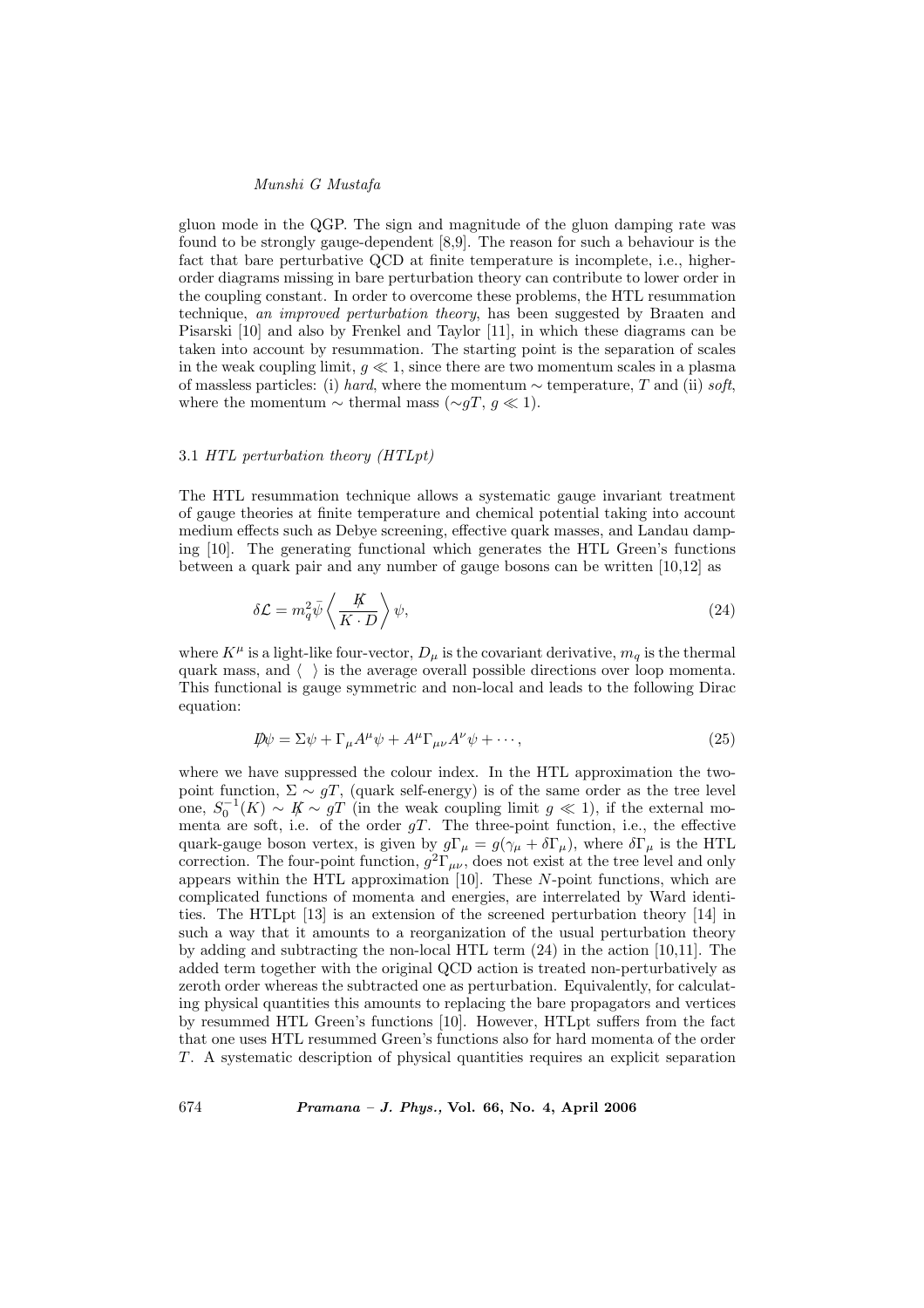of hard ( $\sim T$ ) and soft ( $\sim qT$ ) scales [10]. Following this approach, a number of relevant physical quantities, such as signatures of the QGP, has been consistently calculated [7,15–19].

# 3.2 Quark self-energy in HTL approximation

The most general ansatz for the fermionic self-energy in rest frame of the plasma is given by [20]

$$
\Sigma(K) = -a(k_0, k)K - b(k_0, k)\gamma_0,
$$
\n(26)

where  $K = (k_0, \mathbf{k})$ ,  $k = |\mathbf{k}|$  and the quark mass is neglected assuming that the temperature is much larger than the quark mass, which holds at least for u and d quarks. The scalar quantities  $a$  and  $b$  are given by the traces over self-energies within HTL approximations in figure 1 as

$$
a(k_0, k) = \frac{1}{4k^2} \left[ \text{tr}(K\Sigma) - k_0 \text{ tr}(\gamma_0 \Sigma) \right]
$$
  
= 
$$
\frac{m_q^2}{k^2} \left( 1 - \frac{k_0}{2k} \ln \frac{k_0 + k}{k_0 - k} \right),
$$
 (27)

$$
b(k_0, k) = \frac{1}{4k^2} \left[ K^2 \operatorname{tr} (\gamma_0 \Sigma) - k_0 \operatorname{tr} (K \Sigma) \right]
$$
  
= 
$$
\frac{m_q^2}{k^2} \left( -k_0 + \frac{k_0^2 - k^2}{2k} \ln \frac{k_0 + k}{k_0 - k} \right),
$$
 (28)

where  $m_q^2 = g^2 T^2/6$ , is the effective quark mass. The quark self-energy in (26) has an imaginary part below the light cone,  $k_0^2 - k^2 < 0$ , representing Landau damping (LD) for space-like quark momenta. Furthermore, the general ansatz in (26) is also chirally invariant in spite of the appearance of an effective quark mass.

## 3.3 Effective propagators and vertices in HTL approximation

Resumming the quark self-energy by using the Dyson–Schwinger equation, the effective quark propagator in figure 2 can be written as



Figure 1. Quark self-energy having quark momentum  $K$ .



Figure 2. Effective quark propagator in HTL approximation.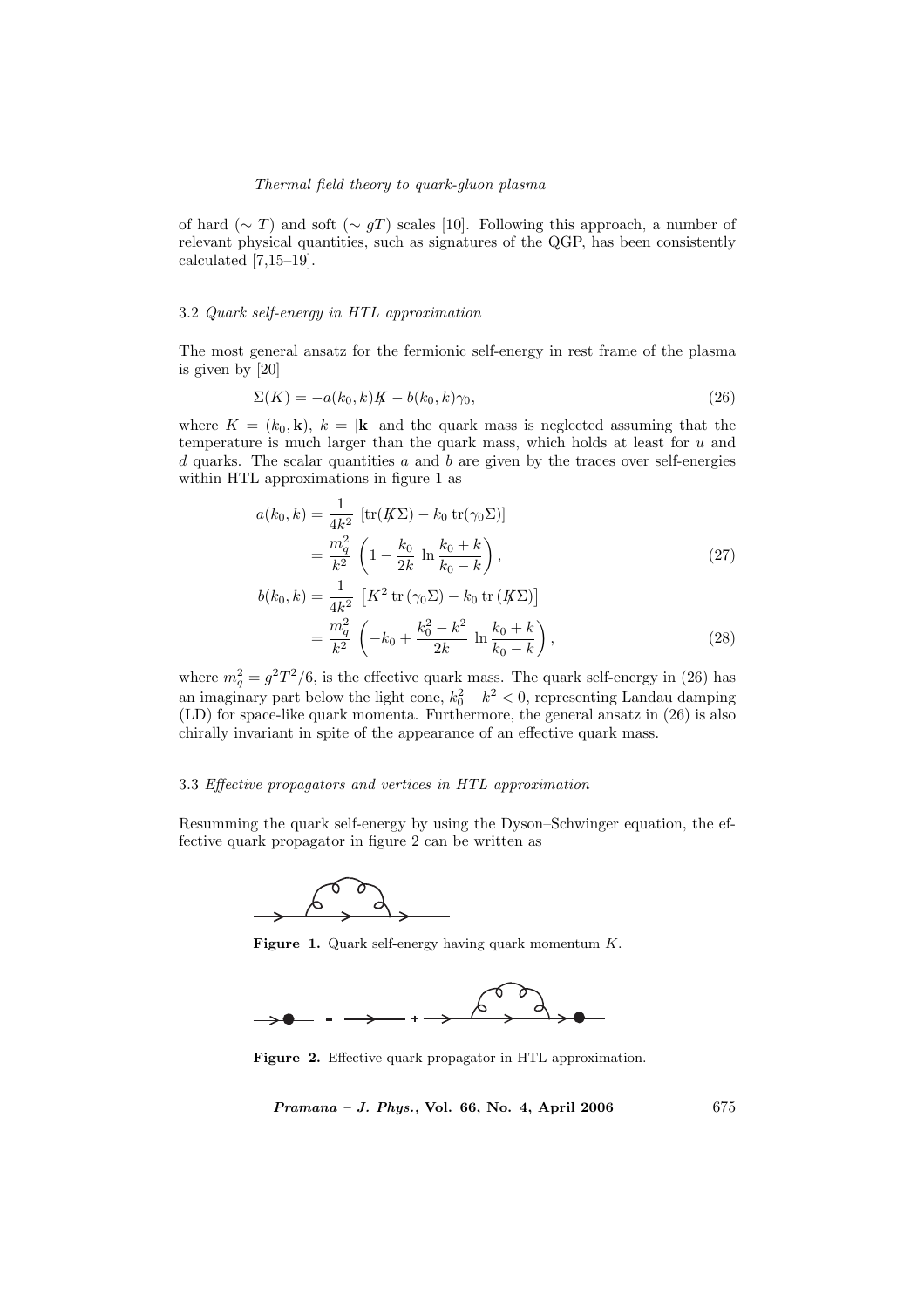

Figure 3. Quark dispersion relation in HTL approximation along with the free  $(\omega = k)$  one.

$$
S(K) = [K - \Sigma(K)]^{-1} = \frac{\gamma_0 - \hat{\mathbf{k}} \cdot \vec{\gamma}}{2D_+(K)} + \frac{\gamma_0 + \hat{\mathbf{k}} \cdot \vec{\gamma}}{2D_-(K)},
$$
\n(29)

for massless quarks with a decomposition into helicity eigenstates, where

$$
D_{\pm}(k_0, k) = (1 + a(k_0, k))(-k_0 \pm k) + b(k_0, k). \tag{30}
$$

The relevant QED-like HTL-vertex is related to this propagator through the Ward identity [11,19]

$$
K_{\mu}\Gamma^{\mu}(K_1, K_2; K) = S^{-1}(K_1) - S^{-1}(K_2). \tag{31}
$$

Now, the zeros of  $D_{\pm}(K)$  give the in-medium propagation or quasiparticle (QP) dispersion relation. As shown in figure 3, the upper curve  $\omega_{+}(k)$  corresponds to the solution of  $D_{+}(K) = 0$ , whereas the lower curve  $\omega_{-}(k)$  represents the solution of  $D_{-}(K) = 0$ . Both branches start from a common effective mass,  $m_q$ , obtained in the  $k \to 0$  limit [19]. The  $\omega_{+}(k)$  branch describes the propagation of an ordinary quark with thermal mass, and the ratio of its chirality to helicity is  $+1$ . On the other hand, the  $\omega_-(k)$  branch corresponds to the propagation of a quark mode with a negative chirality to helicity ratio. This branch represents the plasmino mode which is absent in the vacuum but appears as a consequence of the medium due to the broken Lorentz invariance, and has a shallow minimum. This corresponds to a purely collective long wavelength mode, whose spectral strength decreases exponentially at high momenta. For high momenta, however, both branches approach the free dispersion relation.

The spectral representation [7,19] of HTL propagator in (29) can now be written as

$$
\rho_{\pm} = \frac{1}{\pi} \text{Im} f_{\pm}(x + i\epsilon) = \text{pole}(k_0^2 > k^2) + \text{cut}(k_0^2 < k^2). \tag{32}
$$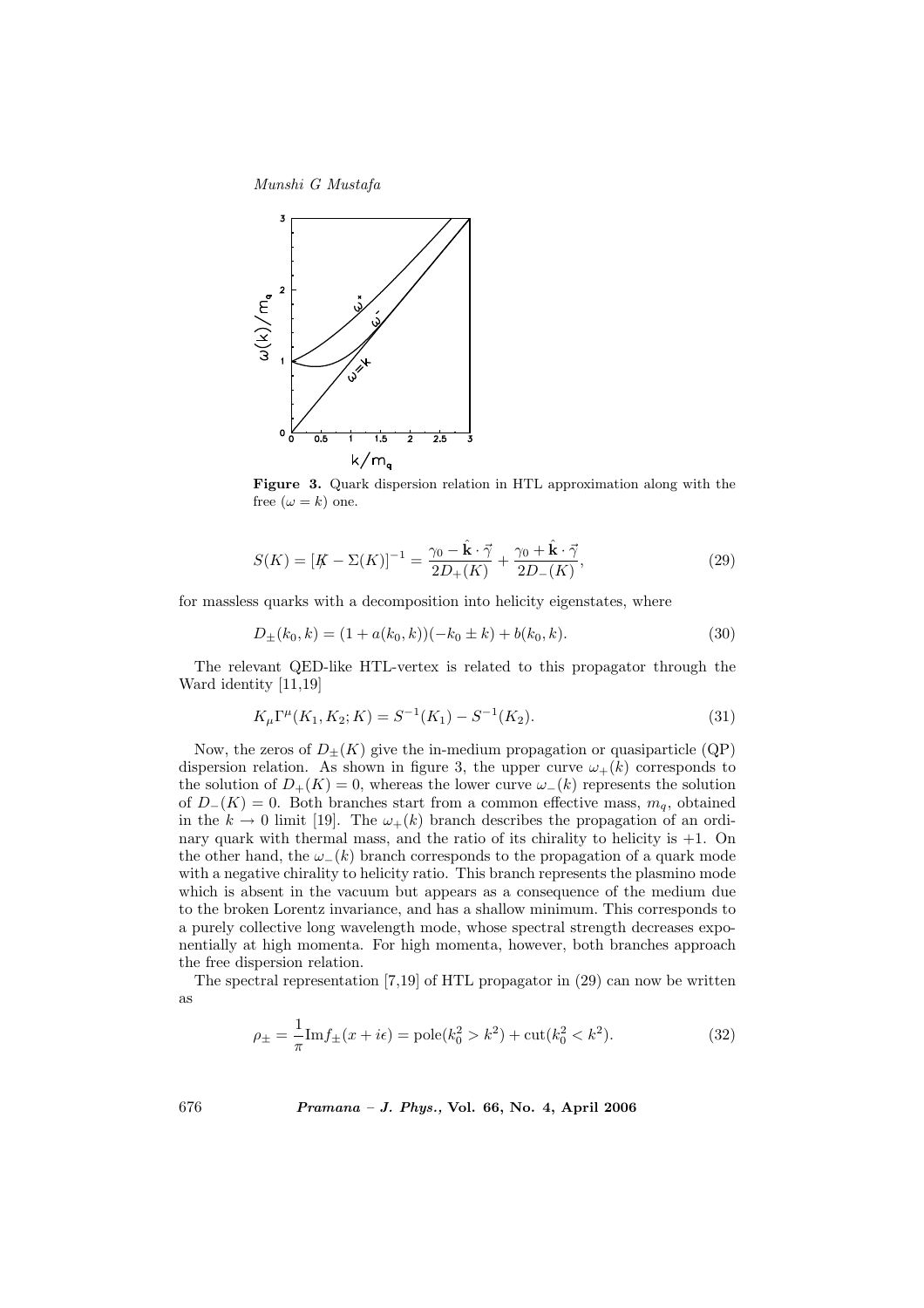# 4. Thermal hadronic correlation function

While lattice calculations of hadron properties in vacuum have reached a satisfactory precision, little is known from such first principle calculations about basic hadronic properties in a thermal medium. We want to analyse [21] its behaviour in the high temperature limit through the thermal correlation functions in terms of quark fields.

#### 4.1 Definition

Meson correlators are constructed from meson currents  $J_M(\tau, \vec{x}) = \bar{q}(\tau, \vec{x}) \Gamma_M q(\tau, \vec{x}),$ where  $\Gamma_M = 1, \gamma_5, \gamma_\mu, \gamma_\mu \gamma_5$  for scalar, pseudoscalar, vector and pseudovector channels, respectively. The thermal two-point functions in coordinate space,  $G_M(\tau, \vec{x})$ , are defined as

$$
G_{\mathcal{M}}(\tau, \vec{x}) = \langle J_{\mathcal{M}}(\tau, \vec{x}) J_{\mathcal{M}}^{\dagger}(0, \vec{0}) \rangle
$$
  
=  $T \sum_{n=-\infty}^{\infty} \int \frac{d^3 p}{(2\pi)^3} e^{-i(\omega_n \tau - \vec{p}\vec{x})} \chi_{\mathcal{M}}(\omega_n, \vec{p}),$  (33)

where  $\tau \in [0, 1/T]$ , and the Fourier transformed correlation function  $\chi_{\text{M}}(\omega_n, \vec{p})$  is given at the discrete Matsubara modes,  $\omega_n = 2n\pi T$ . The imaginary part of the momentum space correlator gives the spectral function  $\sigma_M(\omega, \vec{p})$  as

$$
\chi_{\mathcal{M}}(\omega_n, \vec{p}) = -\int_{-\infty}^{\infty} d\omega \frac{\sigma_{\mathcal{M}}(\omega, \vec{p})}{i\omega_n - \omega + i\epsilon} \Rightarrow \sigma_{\mathcal{M}}(\omega, \vec{p}) = \frac{1}{\pi} \text{Im } \chi_{\mathcal{M}}(\omega, \vec{p}).
$$
\n(34)

Using (33) and (34) we obtain the spectral representation of the thermal correlation function in coordinate space at fixed momentum ( $\beta = 1/T$ ),

$$
G_{\rm M}(\tau,\vec{p}) = \int_0^\infty d\omega \; \sigma_{\rm M}(\omega,\vec{p}) \; \frac{\cosh(\omega(\tau-\beta/2))}{\sinh(\omega\beta/2)}.\tag{35}
$$

# 4.2 Hadronic spectral and correlation function in HTL approximation

The hadronic spectral functions,  $\sigma_M(\omega, p)$  in (34), of the temporal correlators are proportional to the imaginary part of the quark loop diagram. The meson spectral function [21], constructed from two quark propagators, will have pole–pole, pole– cut and cut–cut contributions,  $\sigma_M(\omega) = \sigma^{\rm pp}(\omega) + \sigma^{\rm pc}(\omega) + \sigma^{\rm cc}(\omega)$ . Free meson spectral functions are also obtained using bare propagators and vertices in figure 4 as [21,22]  $\sigma_M^{\text{free}}(\omega) = \frac{N_C}{4\pi^2} \omega^2 \tanh(\frac{\omega}{4T}) a_M$ , where  $a_M = (+) - 1$  for (pseudo)scalar and  $(-) + 2$  for (pseudo)vector.

In figure 5, we show the different contributions for pseudoscalar and vector mesons [21] for  $m_q/T = 1$ , i.e.,  $g = \sqrt{6}$ . Generically, the pole-pole term of the

Pramana – J. Phys., Vol. 66, No. 4, April 2006

\n
$$
677
$$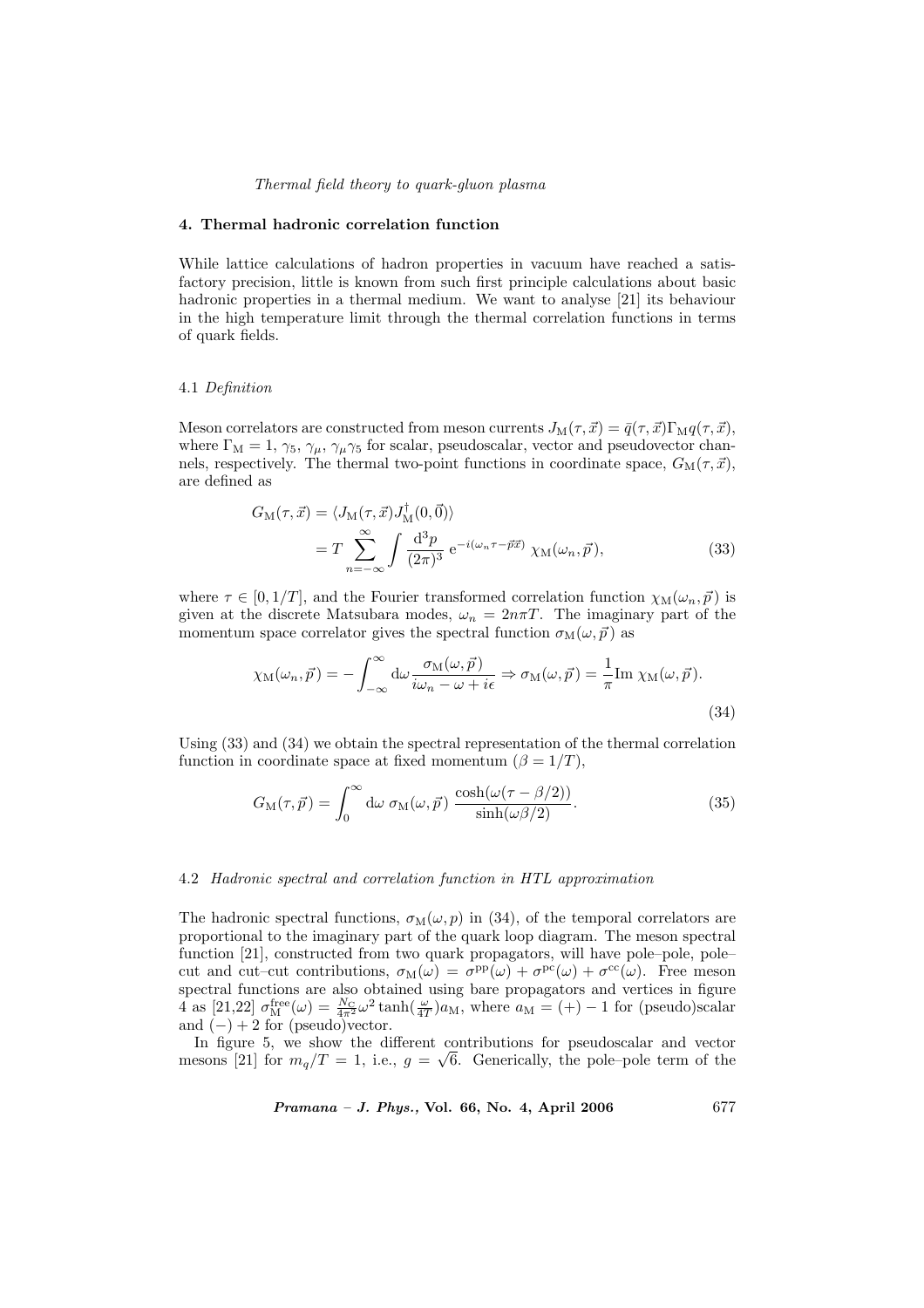

Figure 4. Self-energy diagram involving quark loop in HTL approximation.



approximation for  $m_q/T = 1$ . The free one is represented by crosses.

meson spectral function in HTL approximation describes three physical processes: (1) the annihilation of collective quarks, (2) the annihilation of two plasminos, and (3) the transition from the upper branch to the lower branch. The transition process starts at zero energy and continues until the maximum difference  $\omega = 0.47m_q$  between the two branches at  $k = 1.18 m_q$  is reached. At this point a Van Hove singularity is encountered due to the diverging density of states for the third process as noted above. The plasmino annihilation starts at  $\omega = 1.86m_q$ with another Van Hove singularity corresponding to the minimum of the plasmino branch at  $k = 0.41m_q$ , where again the density of states diverges corresponding to the second process. This contribution falls off rapidly due to the exponentially suppressed spectral strength of the plasmino mode for large energies, where only the first process, i.e. quark–antiquark annihilation starting at  $\omega = 2m_q$ , contributes. For large energies this dominates and approaches the free results (crosses) for  $\omega \gg m_q$ . The pole–cut and cut–cut contributions, which involve external gluons as can be seen by cutting the HTL quark self-energy in figure 4, led to a smooth contribution to the spectral function. The pole–pole and pole–cut contributions in both channels are of similar magnitude, while the cut–cut contribution at small  $\omega$ vanishes in the pseudoscalar channel but diverges in the vector channel. This has its origin in the structure of HTL quark–meson vertex [11,19], which is required for the vector channel containing a collinear singularity, whereas bare vertices are sufficient for the (pseudo)scalar channel. In a very recent calculation [23] using next to leading order HTL approximation, the pseudoscalar spectral function is found to remain almost same as the leading order results.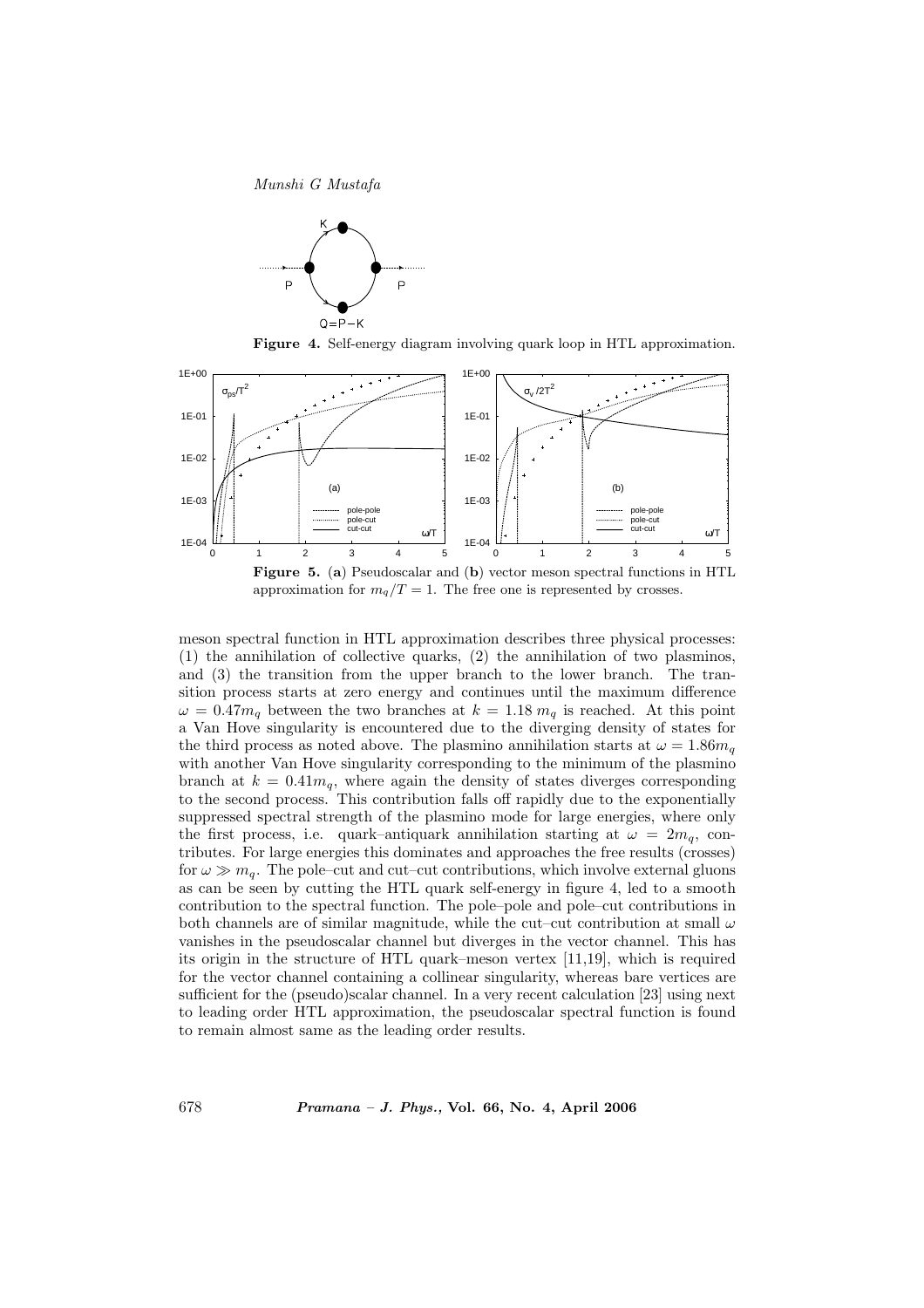

**Figure 6.** The dilepton production rate in HTL approximation for  $m_q/T = 2$ is compared with lattice data.

#### 4.3 Dilepton production rate in HTL approximation

The static dilepton production rate  $(\vec{p} = 0)$  [19] is related to the vector meson channel as

$$
\sigma_{\rm V}(\omega) = \frac{1}{\pi} \text{Im } \chi_{\rm V}(\omega) = \frac{18\pi^2 N_{\rm C}}{5\alpha^2} \left( e^{\beta \omega} - 1 \right) \omega^2 \frac{\mathrm{d}R}{\mathrm{d}^4 x \, \mathrm{d}\omega \, \mathrm{d}^3 p} (\vec{p} = 0). \tag{36}
$$

In figure 6, we show the dilepton rates calculated from (36) in HTL and also in Born approximations, which are compared with the first dilepton rate obtained in lattice [24]. The comparison of lattice rate with HTL and Born rate shows that for all energies  $\omega/T \geq 4$  the difference is very small. For energies  $\omega/T \leq 3$ , the lattice dilepton rate drops rapidly and reflects the sharp cut-off found in reconstructed spectral function [24] and differs from that of the HTL rate.

# 4.4 Meson correlation functions in HTL approximation

The temporal correlators for pseudoscalar and vector mesons can be obtained from their spectral functions according to (35) in order to take into account the medium effects from the quark propagator. At larger temperatures it seems that the pseudoscalar correlator only slowly approaches the free correlation function (left panel in figure 7) and still differs from the lattice results [24] (right panel in figure 7). In other words, the HTL medium effects may not be sufficient to explain the deviation from the free one. Details of the vector meson correlation function can be found in ref. [21].

# 5. Susceptibilities

Dynamical properties of a many-particle system can be investigated by employing an external probe, which disturbs the system only slightly in its equilibrium state, and by measuring the response of the system to this external perturbation.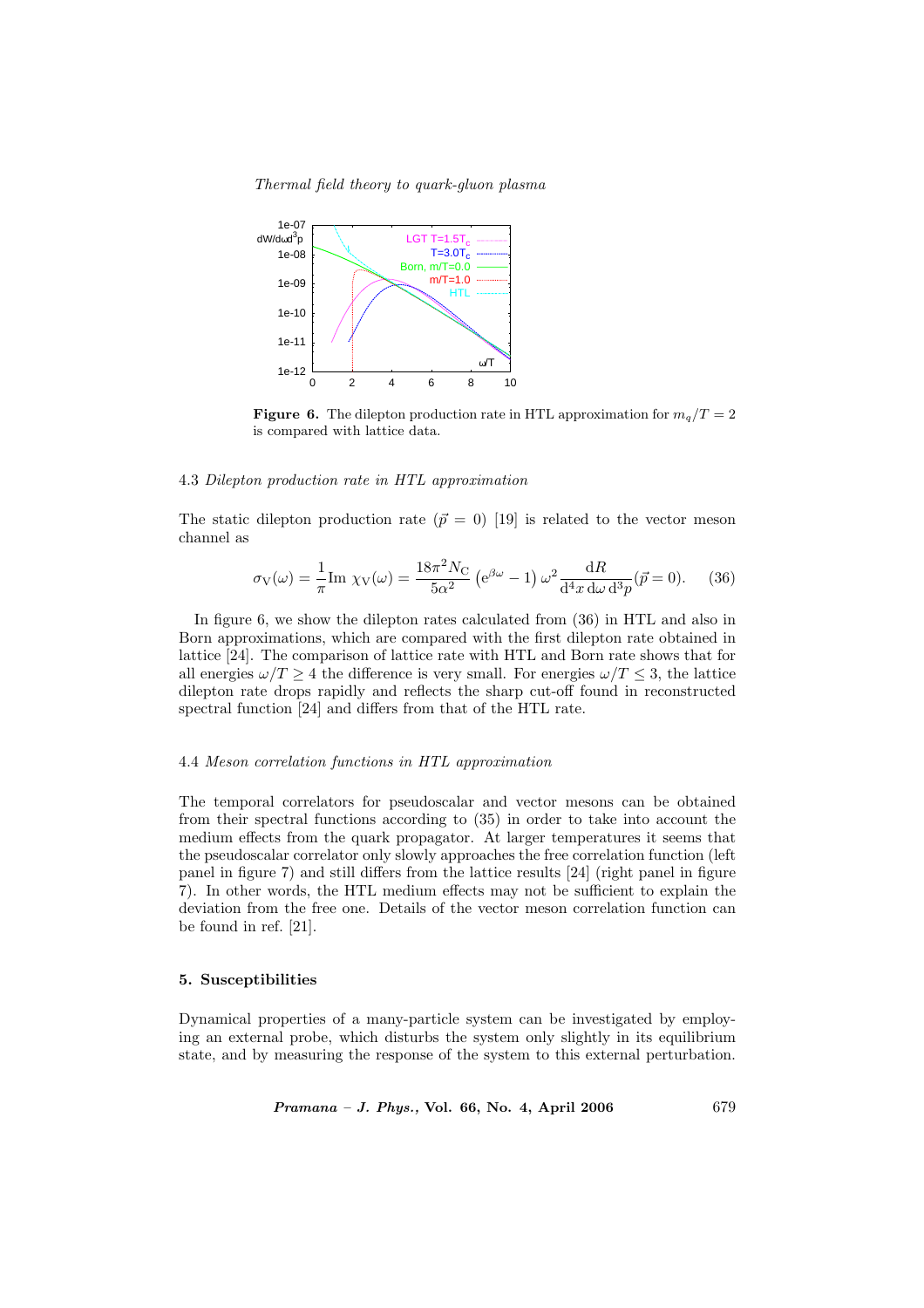

Figure 7. The pseudoscalar meson correlation functions in HTL approximation (left) for  $m_q/T = 1$  and compared with lattice results (right).

Usually one probes the dynamical behaviour of the spontaneous fluctuations in the equilibrium state. In general, spontaneous fluctuations are related to correlation functions. They reflect the symmetries of the system, which provide important inputs for quantitative calculations of complicated many-body systems. Recently, screening and fluctuations of conserved quantities have been proposed as a probe of the quark-gluon plasma (QGP) formation in ultrarelativistic heavy-ion collisions.

# 5.1 Definition

Let  $\mathcal{O}_{\alpha}$  be a Heisenberg operator. In a static and uniform external field  $\mathcal{F}_{\alpha}$ , the (induced) expectation value of the operator  $\mathcal{O}_{\alpha}(0, \vec{x})$  is written as

$$
\phi_{\alpha} \equiv \langle \mathcal{O}_{\alpha}(0,\vec{x}) \rangle_{\text{F}} = \frac{\text{Tr}[\mathcal{O}_{\alpha}(0,\vec{x})e^{-\beta(\mathcal{H} + \mathcal{H}_{\text{ex}})}]}{\text{Tr}[e^{-\beta(\mathcal{H} + \mathcal{H}_{\text{ex}})}]}
$$

$$
= \frac{1}{V} \int d^{3}x \langle \mathcal{O}_{\alpha}(0,\vec{x}) \rangle, \tag{37}
$$

where the translational invariance is assumed and  $\mathcal{H}_{\rm ex}$  is given by  $\mathcal{H}_{\rm ex}$  =  $-\sum_{\alpha} \int d^3x \mathcal{O}_{\alpha}(0, \vec{x}) \mathcal{F}_{\alpha}$ . The (static) susceptibility  $\chi_{\alpha\beta}$  is defined as

$$
\chi_{\alpha\sigma}(T) = \frac{\partial \phi_{\alpha}}{\partial \mathcal{F}_{\sigma}} \bigg|_{\mathcal{F}=0} = \beta \int d^3x \, \langle \mathcal{O}_{\alpha}(0, \vec{x}) \mathcal{O}_{\sigma}(0, \vec{0}) \rangle, \tag{38}
$$

assuming no broken symmetry  $\langle \mathcal{O}_{\alpha}(0, \vec{x}) \rangle = \langle \mathcal{O}_{\sigma}(0, \vec{0}) \rangle = 0$ .  $\langle \mathcal{O}_{\alpha}(0, \vec{x})\mathcal{O}_{\sigma}(0, \vec{0}) \rangle$  is the two-point correlation function with operators evaluated at equal times.

#### 5.2 Quark number susceptibility

The quark number susceptibility is the measure of the response of the quark number density with infinitesimal changes in the quark chemical potential  $\mu_q + \delta \mu_q$  and can be written as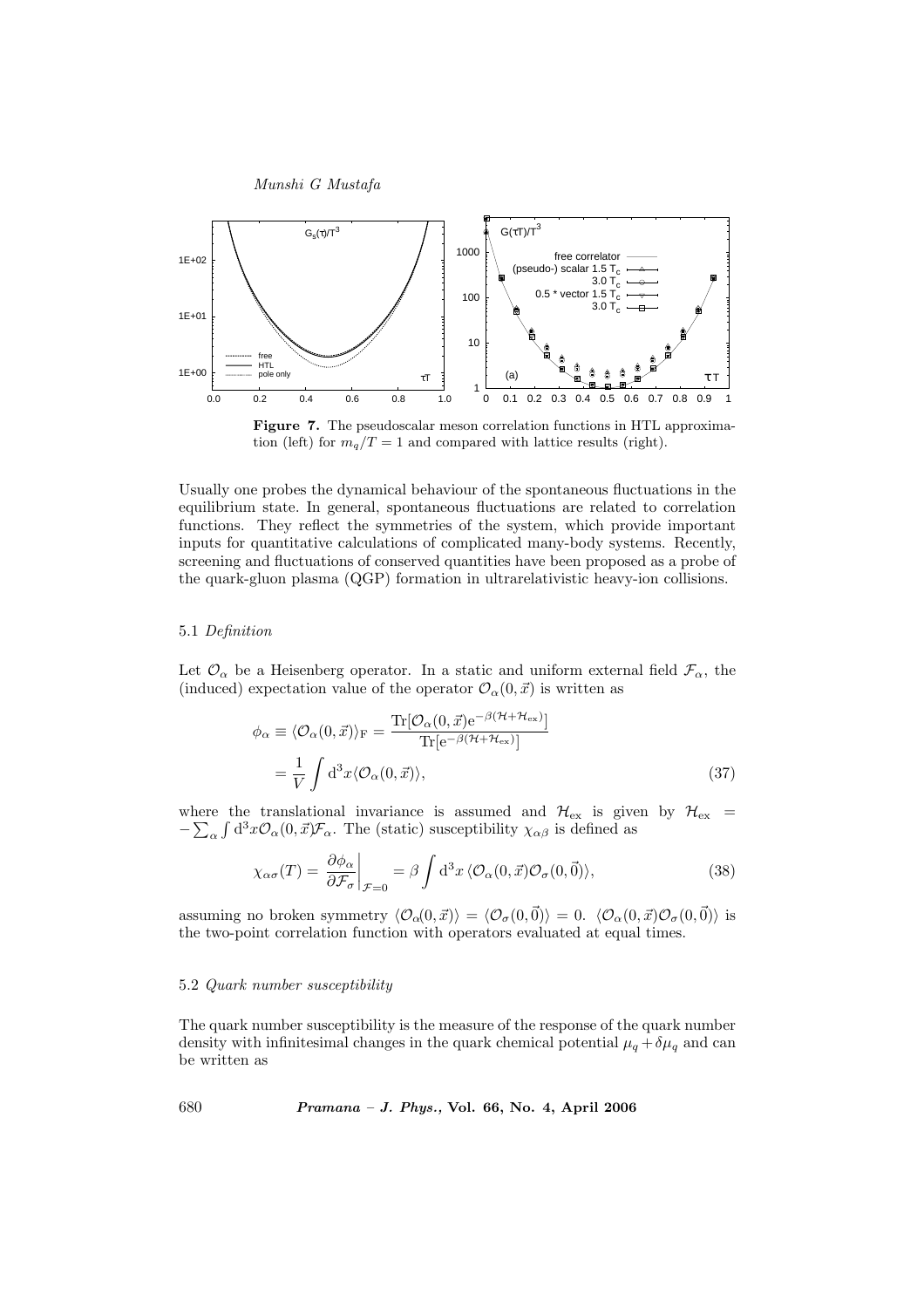

Figure 8. The one-loop vector meson self-energy diagram.

$$
\chi_q(T) = \frac{\partial \rho_q}{\partial \mu_q} \bigg|_{\mu_q = 0} = \beta \int d^3x \ \langle j_0(0, \vec{x}) j_0(0, \vec{0}) \rangle
$$

$$
= \beta \int d^3x \ S_{00}(0, \vec{x}), \tag{39}
$$

where  $S_{00}(0, \vec{x})$  is the time–time component of vector meson correlator  $S_{\mu\nu}(t, \vec{x}) =$  $\langle j_\mu(t, \vec{x}) j_\nu(0, \vec{0}) \rangle$ . With the Fourier transform of  $S_{00}(0, \vec{x})$ , eq. (39) becomes

$$
\chi_q(T) = \beta \int_{-\infty}^{+\infty} \frac{d\omega}{2\pi} S_{00}(\omega, 0)
$$

with

$$
S_{00}(\omega, p) = \frac{-2}{1 - e^{-\beta \omega}} \operatorname{Im} \Pi_{00}(\omega, \vec{p}).
$$
\n(40)

Using the imaginary part of the one-loop vector meson self-energy within the HTL approximation given in figure 8, the quark number susceptibility [25] is computed using  $(40)$ . It is found to contain  $[25]$  only the quasiparticle  $(QP)$  contributions following the QP dispersion relation  $D_{\pm} = 0$ , given in (30). Note that the transversality condition in figure 8 eliminates the Landau damping (LD) contributions originating from the space-like region.

The quark number susceptibility is plotted in figure 9 and compared with the lattice results. The result (band between the solid line denoted by QP) agrees well with recent lattice data [26]. (Here we used the two-loop result for the running coupling constant  $q(T)$ . For the renormalization scale  $\bar{\mu}$  entering the running coupling constant, we choose two different values leading to the bands.) However, it overcounts the leading order perturbative result (dotted band denoted by PLO) given as  $\chi_q/\chi_f = (1 - 2\alpha_s/\pi + \cdots)$ . Note that this can be recovered by going to the calculation at two-loop order. Recently, it has been shown that the two-loop order calculation [18] for the thermodynamic potential reveals the correct inclusion of the leading-order effects but happens to be very close to the one-loop result. Now, employing only resummed propagators and bare vertices, the QNS contains LD contributions coming from the discontinuity of the two-point HTL function in addition to the QP contribution. The result is shown in figure 9 by QP+LD. There are also calculations for quark number susceptibility within the approximately selfconsistent HTL approximations [27].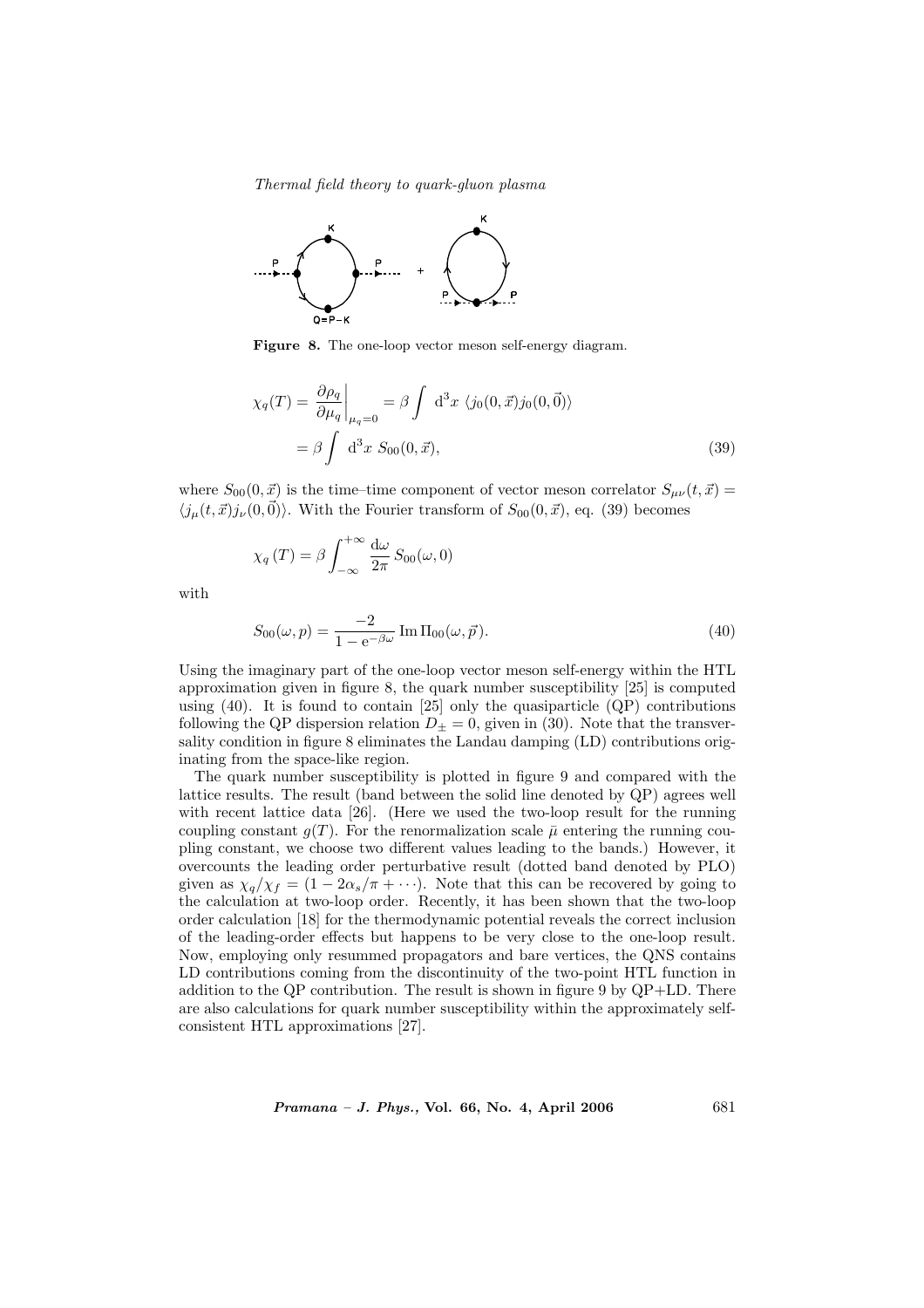

Figure 9. The quark number susceptibility in HTL approximation scaled with free susceptibility is plotted as a function of  $T/T_c$  with  $T_c/\Lambda_{\overline{MS}} = 0.69$ . In each band the lower curve corresponds to the choice of the renormalization scale  $\bar{\mu} = 2\pi T$  and the upper one to  $\bar{\mu} = 2\pi T$ . The squares represent recent lattice data.

# 5.3 Chiral susceptibility

The chiral susceptibility measures the response of the chiral condensate to the infinitesimal change of the current quark mass  $m + \partial m$ . The static chiral susceptibility can be obtained as

$$
\chi_{\rm c}(T) = -\left. \frac{\partial \langle \bar{q}q \rangle}{\partial m} \right|_{m=0} = \beta \int d^3x \ S(0, \vec{x}) = \beta \int_{-\infty}^{+\infty} \frac{d\omega}{2\pi} S(\omega, 0), \tag{41}
$$

where  $S(\omega, 0)$  is the Fourier transformed correlator of the scalar channel.

Note that, in contrast to the quark number susceptibility [25] where the zerotemperature contribution vanishes due to the transversality properties of the vector channel, the static chiral susceptibility contains a quadratic ultraviolet divergence coming from the zero-temperature contribution. Using dimensional regularization the temperature independent term disappears, as there is no scale associated with it, leading to  $\chi_c^f(T) = -\frac{N_f N_C}{6} T^2$ , where  $N_f$  is the number of two light quark flavours and  $N_{\rm C}$  is the number of colour. The next order contribution follows from the twoloop thermodynamic potential given in ref. [4]. However, the second derivative of this expression with respect to m diverges at  $m = 0$ . Hence, the static chiral susceptibility cannot be calculated consistently in usual perturbation theory beyond leading order, but requires HTL resummation [28].

Now, we compute the chiral condensate  $\langle q\bar{q}\rangle$  from the tadpole diagram in figure 10, where we use the effective HTL quark propagator, yielding [28]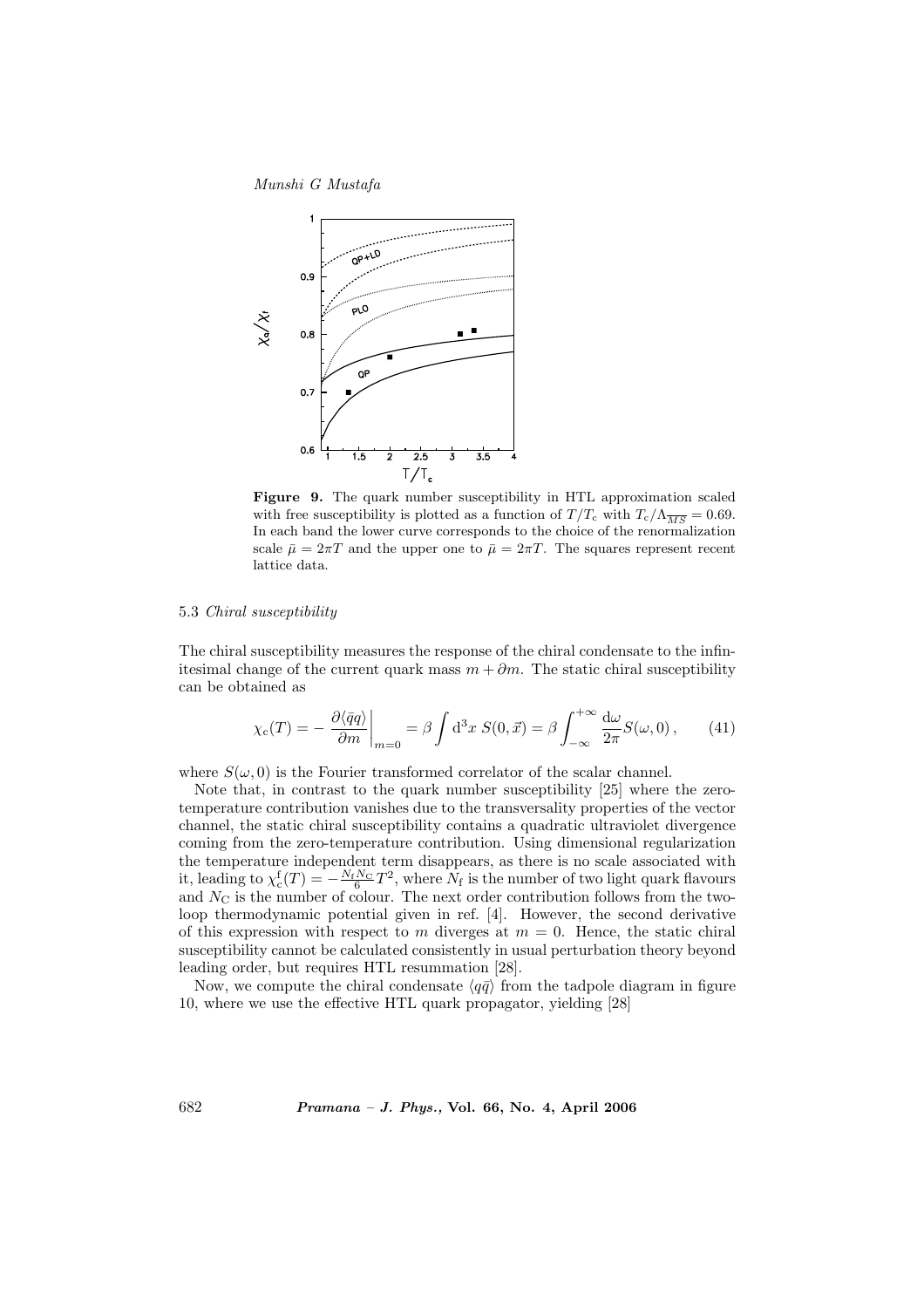Thermal field theory to quark-gluon plasma



χ



Figure 11. The HTL static susceptibility (free susceptibility subtracted) as a function of temperature for  $\Lambda_{\overline{MS}} = 300$  MeV, and  $N_f = 2$  with the choices of the renormalization scale  $\mu = 2\pi T$  and  $4\pi T$  for up to order  $m_q^2$  (left) and  $m_q^4$  (right).

$$
\frac{\chi_c^{\text{h}}(T)}{\chi_c^{\text{f}}(T)} = \left[1 - \frac{6}{\pi^2} \left(\log \frac{\mu}{4\pi T} - \gamma - 2\log 2\right) \frac{m_q^2}{T^2} + \frac{21}{4} \frac{\zeta(3)}{\pi^4} \left(5 + \frac{8}{7} \log 2 - \frac{\pi^2}{6}\right) \frac{m_q^4}{T^4}\right].\tag{42}
$$

Note that the  $m_q^2$  term is the first finite  $\alpha_s$  correction to the free chiral susceptibility, since the two-loop correction in the usual perturbative QCD diverges for  $m = 0$ . In figure 11, we show the chiral susceptibility in HTL approximation. In lattice simulations a peak around the critical temperature associated with chiral symmetry restoration has been observed. In contrast to lattice QCD the HTL approximation, although taking into account the medium effects in plasma due to the interactions, does not contain any physics related to the chiral restoration, which is truly a non-perturbative effect. However, we observe a strong increase of the magnitude of HTL chiral susceptibility towards low temperature similar to lattice simulations above  $T_c$ .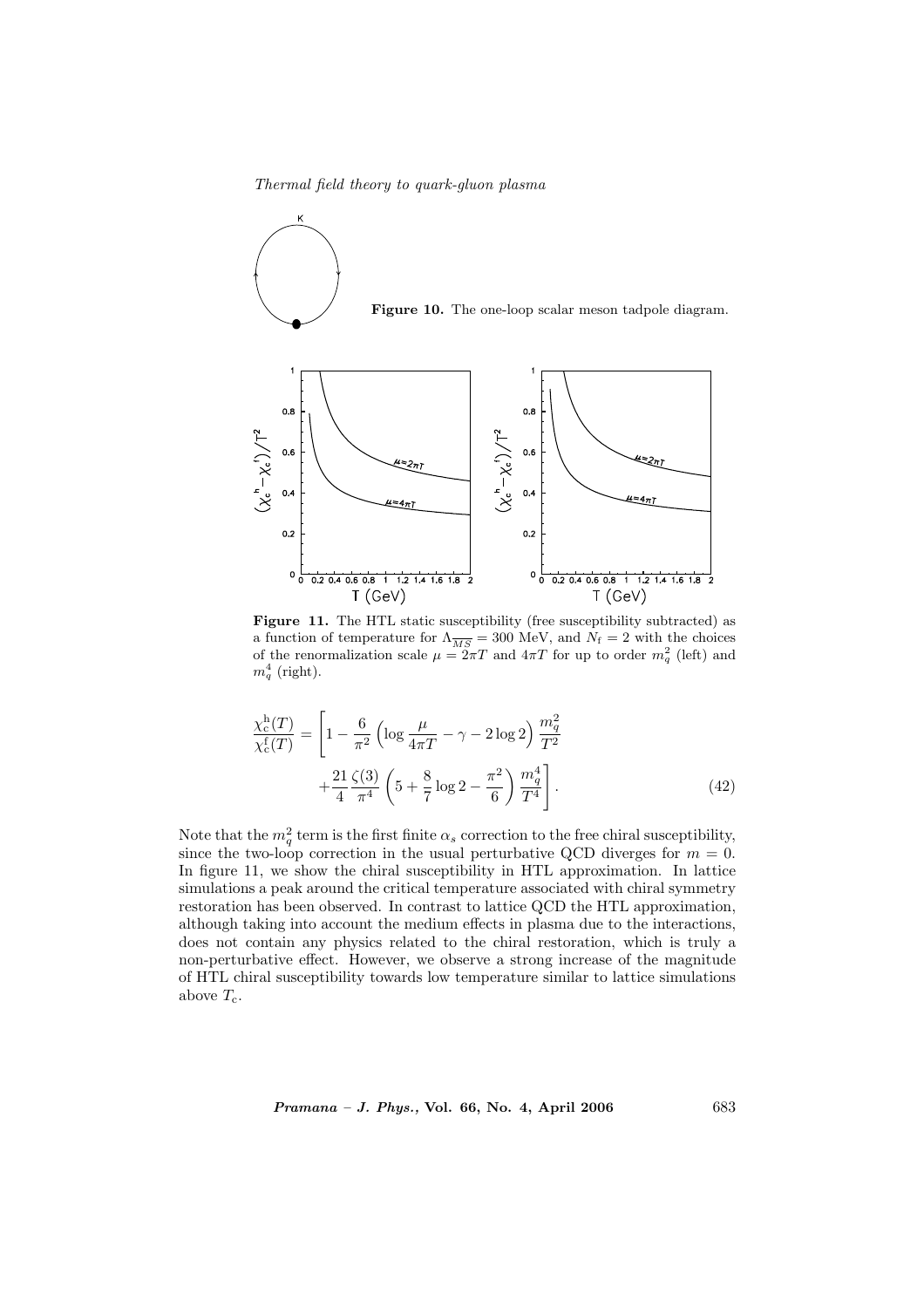#### 6. Dynamical screening

Screening of charges in a plasma is one of the most important collective effects in plasma physics. In the classical limit in an isotropic and homogeneous plasma the screening potential of a point-like test charge  $Q$  at rest can be derived from the linearized Poisson equation, resulting in Debye screening. Earlier in most calculations of the screening potential in the QGP, the test charge was assumed to be at rest. However, quarks and gluons coming from initial hard processes receive a transverse momentum which causes them to propagate through the QGP. In addition, hydrodynamical models predict a radial outward flow in the fireball. Hence, it is of great interest to estimate the screening potential of a parton moving [29] relatively to the QGP. Chu and Matsui [30] have used the Vlasov equation to investigate dynamic Debye screening for a heavy quark–antiquark pair traversing a quark-gluon plasma. They found that the screening potential becomes strongly anisotropic.

The screening potential of a moving charge  $Q$  with velocity  $v$  follows from the linearized Vlasov and Poisson equation as

$$
\phi(\vec{r},t;\vec{v}) = \frac{Q}{2\pi^2} \int d^3k \frac{\exp[-i\vec{k}\cdot(\vec{r}-\vec{v}t)]}{k^2 \operatorname{Re}[\epsilon_l(\omega=\vec{k}\cdot\vec{v},k)]}.
$$
\n(43)

The dielectric function from the semi-classical Vlasov equation describing a collisionless plasma is related to the high-temperature limit of the polarization tensor. For example, the longitudinal dielectric function from the Vlasov equation is given by

$$
\epsilon_{\rm l}(\omega,k) = 1 - \frac{\Pi_{00}(\omega,k)}{k^2} = 1 + \frac{m_{\rm D}^2}{k^2} \left( 1 - \frac{\omega}{2k} \ln \frac{\omega + k}{\omega - k} \right),\tag{44}
$$

where the only non-classical inputs are Fermi and Bose distributions instead of the Boltzmann distribution. The gluon self-energies derived within the hard thermal loop approximation have been shown to be gauge-invariant and hence the dielectric functions obtained from these are also gauge-invariant.

In the general case, for parton velocities  $v$  between 0 and 1, we have to solve  $(43)$ together with (44) numerically. Since the potential is no longer isotropic due to the velocity vector  $\vec{v}$ , we will restrict ourselves only to two cases,  $\vec{r}$  parallel to  $\vec{v}$  and  $\vec{r}$ perpendicular to  $\vec{v}$ , i.e., for illustration we consider the screening potential only in the direction of the moving parton. The details of the perpendicular case can be found in ref. [29].

In figure 12 the screening potential  $\phi/Q$  in the  $\vec{v}$ -direction is shown as a function of  $r' = r - vt$ , where  $r = |\vec{r}|$ , between 0 and 6 fm for various velocities. For illustration, we have chosen a strong fine-structure constant  $\alpha_s = g^2/(4\pi) = 0.3$ , a temperature  $T = 0.25$  GeV, and the number of quark flavours  $N_f = 2$ . The shifted potentials  $[28]$  depend only on v and not on t as is the case in a homogeneous and isotropic plasma. For  $r' < 1$  fm one observes that the fall-off of the potential is stronger than for a parton at rest. The reason for this behaviour is the fact that there is a stronger screening in the direction of the moving parton due to an enhancement of the particle density in the rest frame of the moving parton.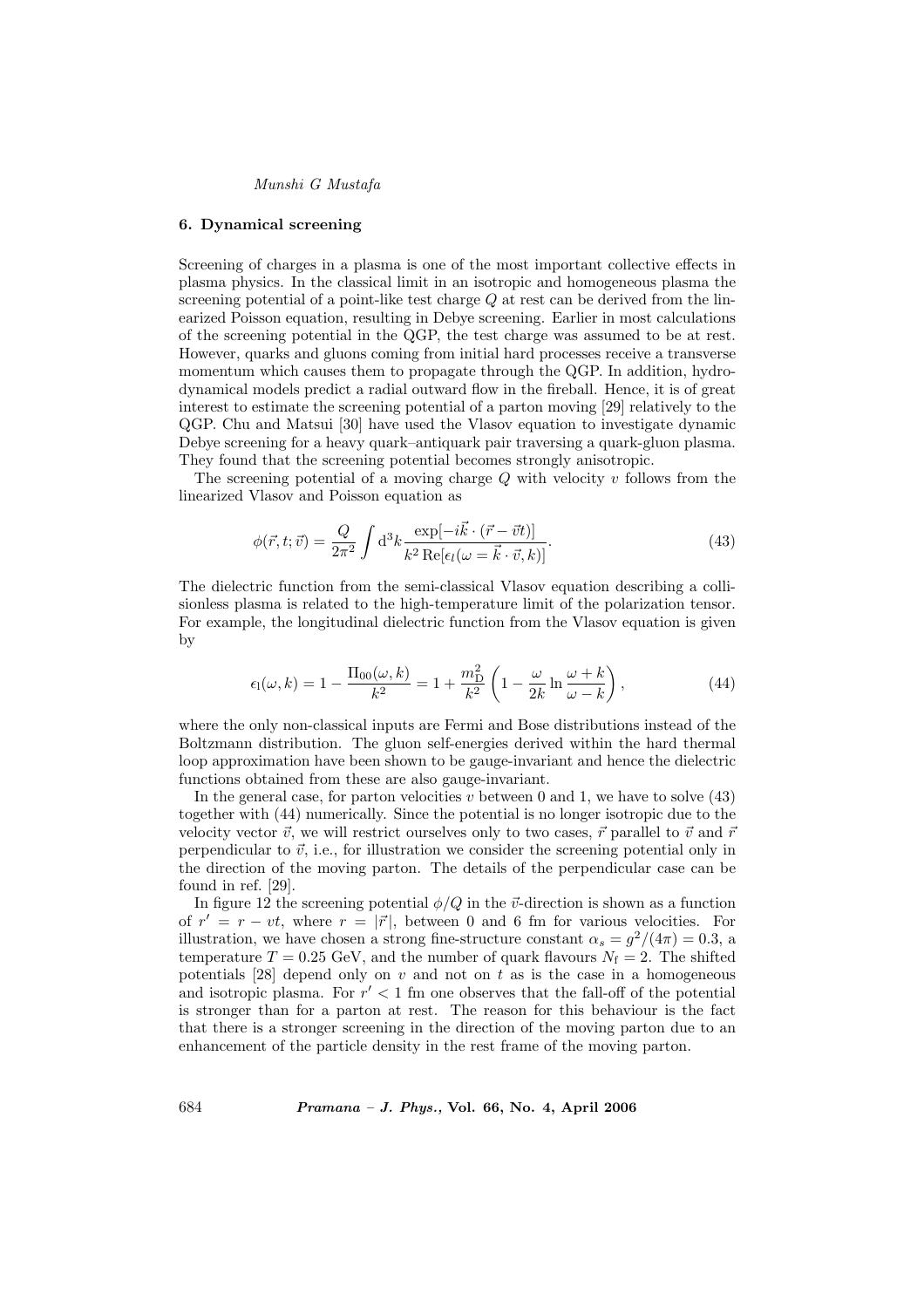Thermal field theory to quark-gluon plasma



Figure 12. Screening potential parallel to the velocity of the moving parton in a QGP.

In addition, a minimum in the screening potential at  $r' > 1$  fm shows up due to the loss of spherical symmetry of the Debye screening cloud. For example, for  $v = 0.8$  this minimum is at about 1.5 fm with a depth of about 8 MeV. A minimum in the screening potential is also known from non-relativistic, complex plasmas, where an attractive potential even between equal charges can be found if the finite extension of the charges is considered [31]. A similar screening potential was found for a colour charge at rest in ref. [32], where a polarization tensor beyond the high-temperature limit was used. However, this approach has its limitation since gauge-dependent and incomplete (within the order of the coupling constant) approximation for the polarization tensor was used. Obviously, a minimum in the interparticle potential in a relativistic or non-relativistic plasma is a general feature if one goes beyond the Debye–Hückel approximation by either taking quantum effects, finite velocities, or finite sizes of the particles into account.

The modification of the confinement potential below the critical temperature into a Yukawa potential above the critical temperature might have important consequences for the discovery of the QGP in relativistic heavy-ion collisions. Bound states of heavy quarks, in particular the  $J/\psi$  meson, which are produced in the initial hard scattering processes of the collision, will be dissociated in the QGP due to screening of the quark potential and break-up by energetic gluons. On the other hand, the formation of coloured bound states, e.g.,  $qq, \bar{q}\bar{q}, gg,$  of partons at rest has also been claimed [33] above the critical temperature  $(2T_c-3T_c)$  by analyzing lattice data, indicating that the plasma behaves as a strongly coupled quark-gluon plasma. The dynamical screening will have important consequences on the  $J/\Psi$ dissociation and other binary states formed in the QGP just above  $T_c$ .

# 7. Summary

In this lecture the thermal field theory within the imaginary time formalism has been introduced and some of the problems in computing physical quantities in bare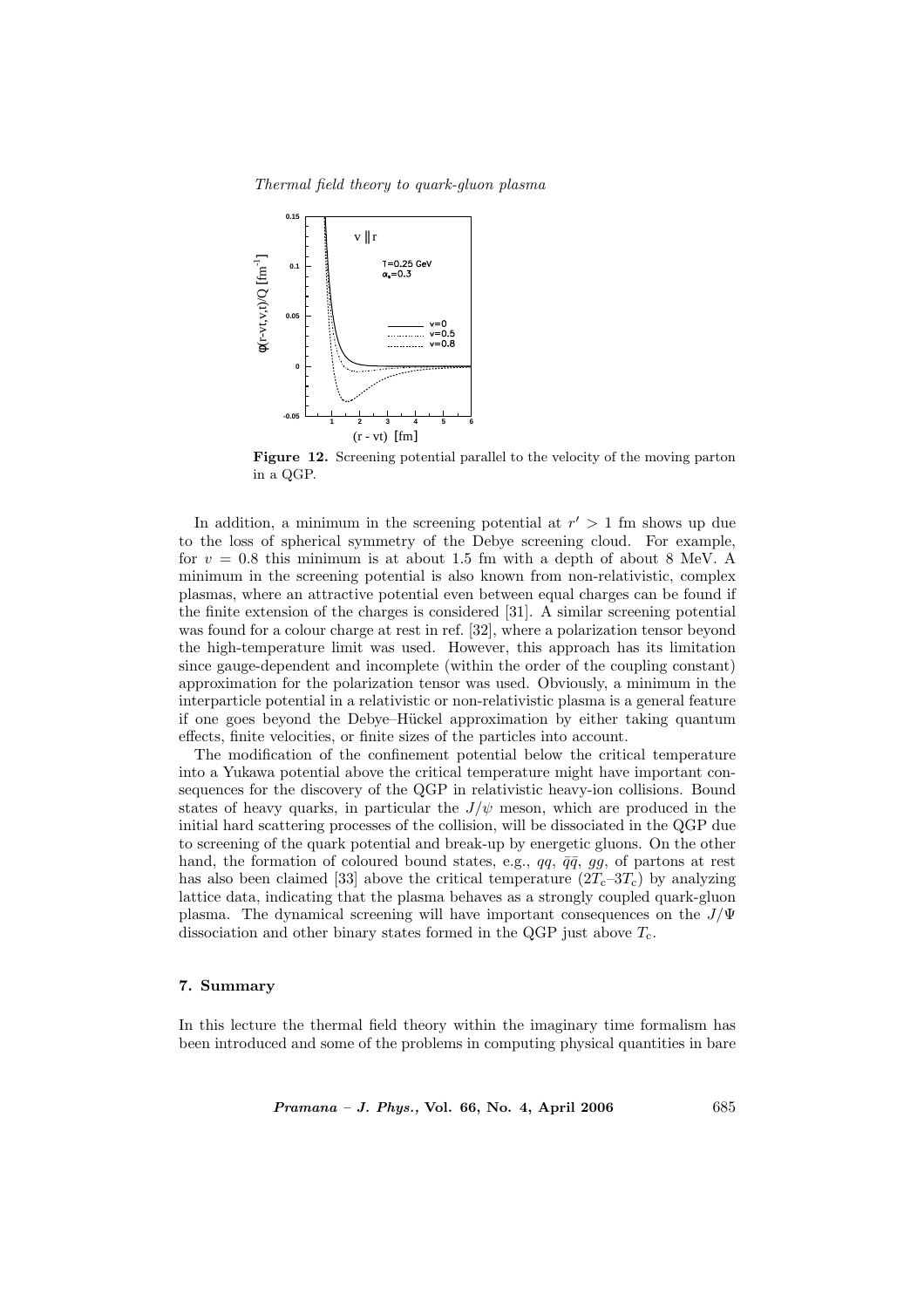perturbation theory are pointed out. In order to overcome these problems, the prescription of HTL resummation technique is discussed and based on it an improved perturbation theory (HTLpt) is also briefly outlined. Using this improved HTLpt various physical quantities, hadronic spectral and correlation functions, quark number and chiral susceptibilities, and the dynamical screening potentials have been computed and discussed at length.

# Acknowledgments

Most of the works were done in collaboration with P Chakraborty, F Karsch and M H Thoma.

#### References

- [1] Quark Matter '99, Proc. 14th Int. Conf. on Ultra-Relativistic Nucleus–Nucleus Collision, Nucl. Phys. A661, 3c (2000)
- [2] Quark Matter '04, Proc. 17th Int. Conf. on Ultra-Relativistic Nucleus–Nucleus Collisions, J. Phys. G30, S633 (2004)
- [3] F Karsch, Proc. XVIIth Int. Symp. on Lattice Field Theory Lattice '99, Nucl. Phys. (*Proc. Suppl.*) **B83–84**,  $14_c$  (2000)
- [4] J I Kapusta, Finite-temperature field theory (Cambridge University Press, Cambridge, 1989)
- [5] M Le Bellac, Thermal field theory (Cambridge University Press, Cambridge, 1996)
- [6] A Das, Finite temperature field theory (World Scientific, Singapore, 1997) p. 102
- [7] M H Thoma, in Quark-gluon plasma 2 edited by R C Hwa (World Scientific, Singapore, 1995) p. 51

M H Thoma, New developments and application of thermal field theory, hepph/0010164

- [8] K Kajantie and J I Kapusta, Ann. Phys. (NY) 160, 477 (1985)
- [9] J C Parikh, P J Siemens and J A Lopez,  $Pramana J$ . Phys. **32**, 555 (1989)
- [10] E Braaten and R D Pisarski, Nucl. Phys. B337, 569 (1990)
- [11] J Frenkel and J C Taylor, *Nucl. Phys.* **B334**, 199 (1990)
- [12] E Braaten and R D Pisarski, Phys. Rev. D45, R1827 (1992)
- [13] J O Andersen, E Braaten and M Strickland, Phys. Rev. Lett. 83, 2139 (1999)
- [14] F Karsch, A Patkós and P Petreczky, *Phys. Lett.* **B401**, 69 (1997)
- [15] J O Andersen, E Braaten and M Strickland, Phys. Rev. D61, 014017 (2000)
- [16] J O Andersen, E Braaten and M Strickland, Phys. Rev. D61, 074016 (2000)
- [17] J O Andersen and M Strickland, Phys. Rev. D66, 105001 (2002)
- [18] J O Andersen, E Braaten, E Petitgirard and M Strickland, Phys. Rev. D66, 085016 (2002)
	- J O Andersen, E Petitgirard and M Strickland, Phys. Rev. D70, 045001 (2004)
- [19] E Braaten, R D Pisarski and T C Yuan, Phys. Rev. Lett. 64, 2242 (1990)
- [20] H A Weldon, Phys. Rev. D26, 2789 (1982)
- [21] F Karsch, M G Mustafa and M H Thoma, Phys. Lett. B497, 249 (2001)
- [22] W Florkowski and B L Friman, Z. Phys. A347, 271 (1994)
- [23] W M Alberico, A Beraudo and A Molinari, Nucl. Phys. **A750**, 359 (2005)
- [24] F Karsch et al, Phys. Lett. B530, 147 (2002)